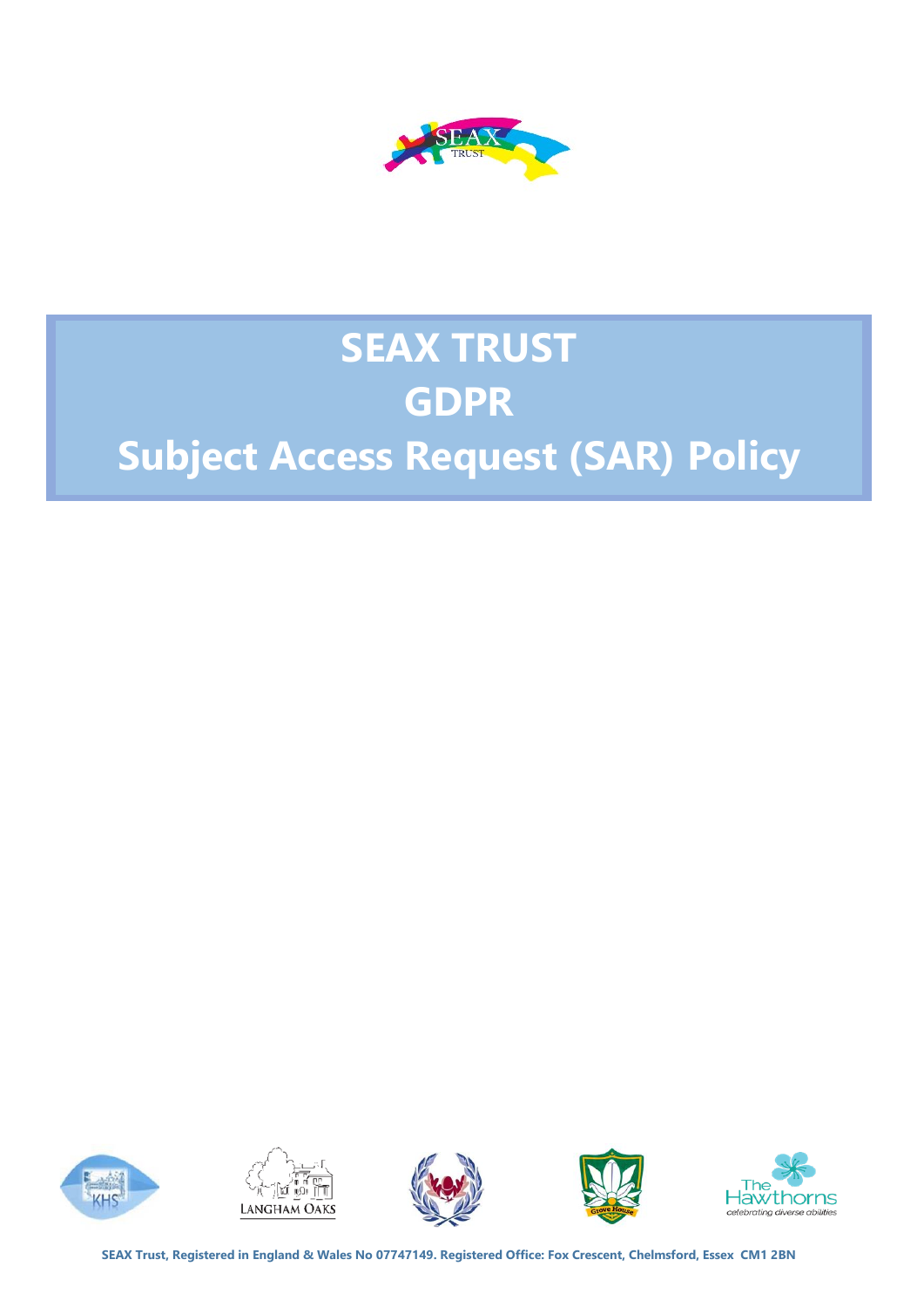### **GDPR – SUBJECT ACCESS REQUEST POLICY**

#### **Other Policies relating to this Policy:**

GDPR CCTV School Template Policy

| <b>Effective Date of Adoption:</b> | 30 <sup>th</sup> March 2022                               |
|------------------------------------|-----------------------------------------------------------|
|                                    | This is a Trust Policy covering all SEAX Trust Provisions |
| <b>Policy Details:</b>             | For publication on School & Trust websites                |

### **Changes made at review March 2022:**

| <b>Section</b>                              | <b>Details</b>                                                                                                                |
|---------------------------------------------|-------------------------------------------------------------------------------------------------------------------------------|
| Subject Access<br>Requests $P1 -$<br>Para 3 | Sentence added to ensure that schools responding to a SAR inform the Trust's<br>Central Team in line with audit requirements. |
| Subject Access<br>Requests P1 -<br>Para 5   | Sentence added outlining requirements to ensure confidentiality is maintained in<br>relation to redaction.                    |
| Subject Access<br>Requests P1 -<br>Para 8   | Sentence added to state that policy should be published on School/Trust<br>websites                                           |

This policy will be reviewed as required in line with changes to Data Protection Legislation

This template has been provided by SBM Services (uk) Ltd and is only authorised for use by those schools in contract with SBM Services (uk) Ltd. This template may not be reproduced, stored in a retrieval system or transmitted in any form or by any means, electronic, mechanical, photocopying, recording or otherwise without the prior written permission of SBM Services (uk) Ltd.

Copyright © 2018 All rights reserved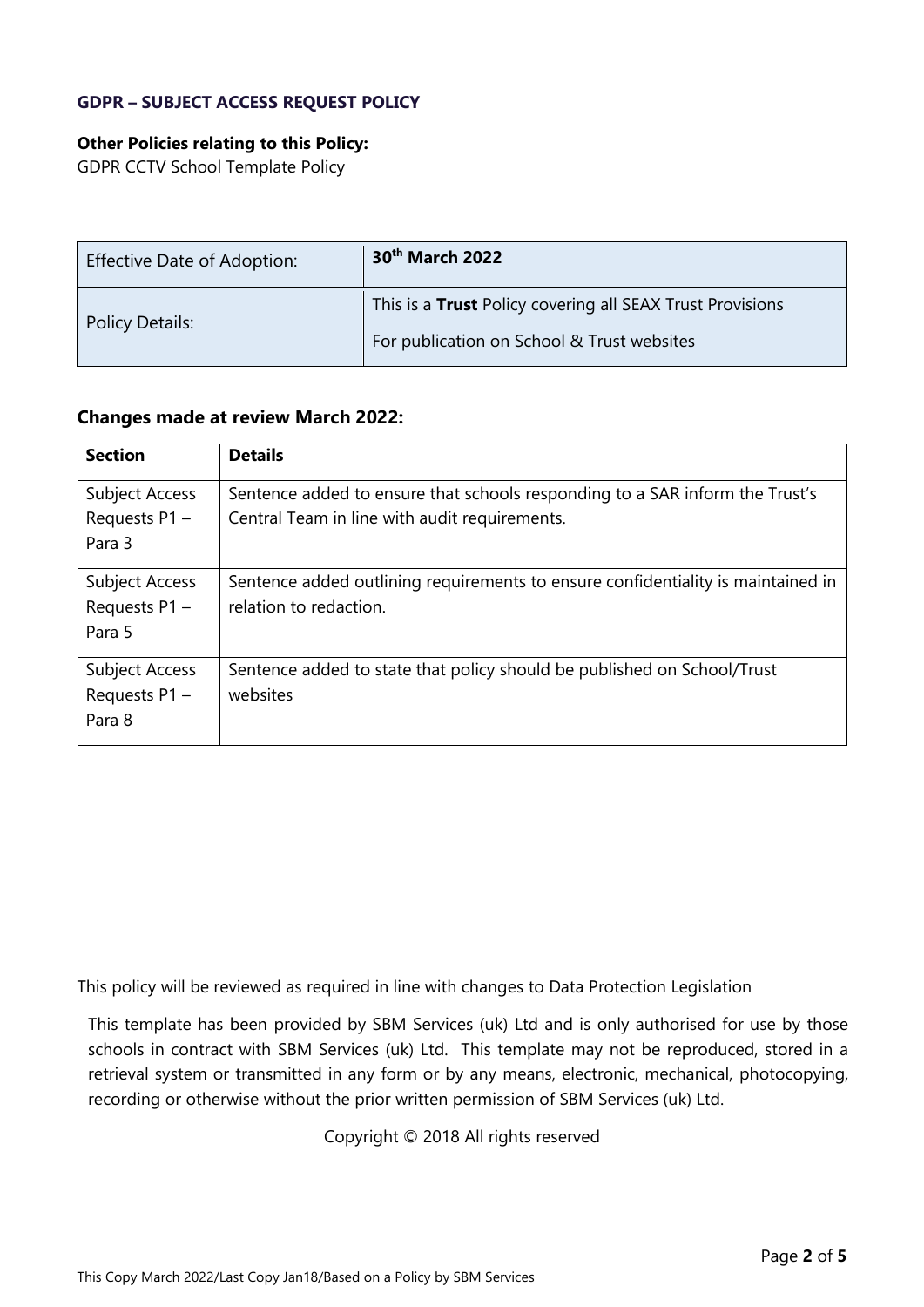## **Subject Access Requests**

Any individual, person with parental responsibility or young person with sufficient capacity has the right to ask what data the Trust/academy holds about them, and can make a Subject Access Request (SAR).

A SAR can be made using the 'Subject Access Request' form (Appendix A).

The DPO/Data Controller has been designated as the person who will coordinate the response to a SAR. Prior to responding to a SAR, the school must inform the Trust's Central Team who will hold records at Trust-level in order to comply with audit requirements.

The school is required to provide the individual with the data it holds on them within one calendar month.

The response to the SAR will be provided in an electronic form. To ensure complete confidentiality in relation to third parties, all documents which are to be shared with the individual requesting the SAR **must** be redacted by hand using a black marker pen, before being scanned in and sent by protected electronic means.

It is permissible to ask the individual who has made the request to be more specific about the information that they require in order to ensure that the information they are provided with meets their requirements rather than providing lots of information that may not be relevant to their query.

Evidence of the identity of the person making the request and their relationship to the pupil must be gained prior to any disclosure of information. This should be recorded on the SAR Log (Appendix B).

This policy is for public use and should be published on School/Trust websites.

Exemptions to a SAR include:

- Education, Health, Social Work records
- Examination marks and scripts
- Safeguarding records
- Certain aspects of special educational needs
- Parental records and reports
- Legal advice and proceedings
- Adoption and Court records and/or reports
- Regulatory activity and official requests e.g. DfE statistical information
- National security, Crime and taxation
- Journalism, literature and art
- Research history, and statistics
- Confidential references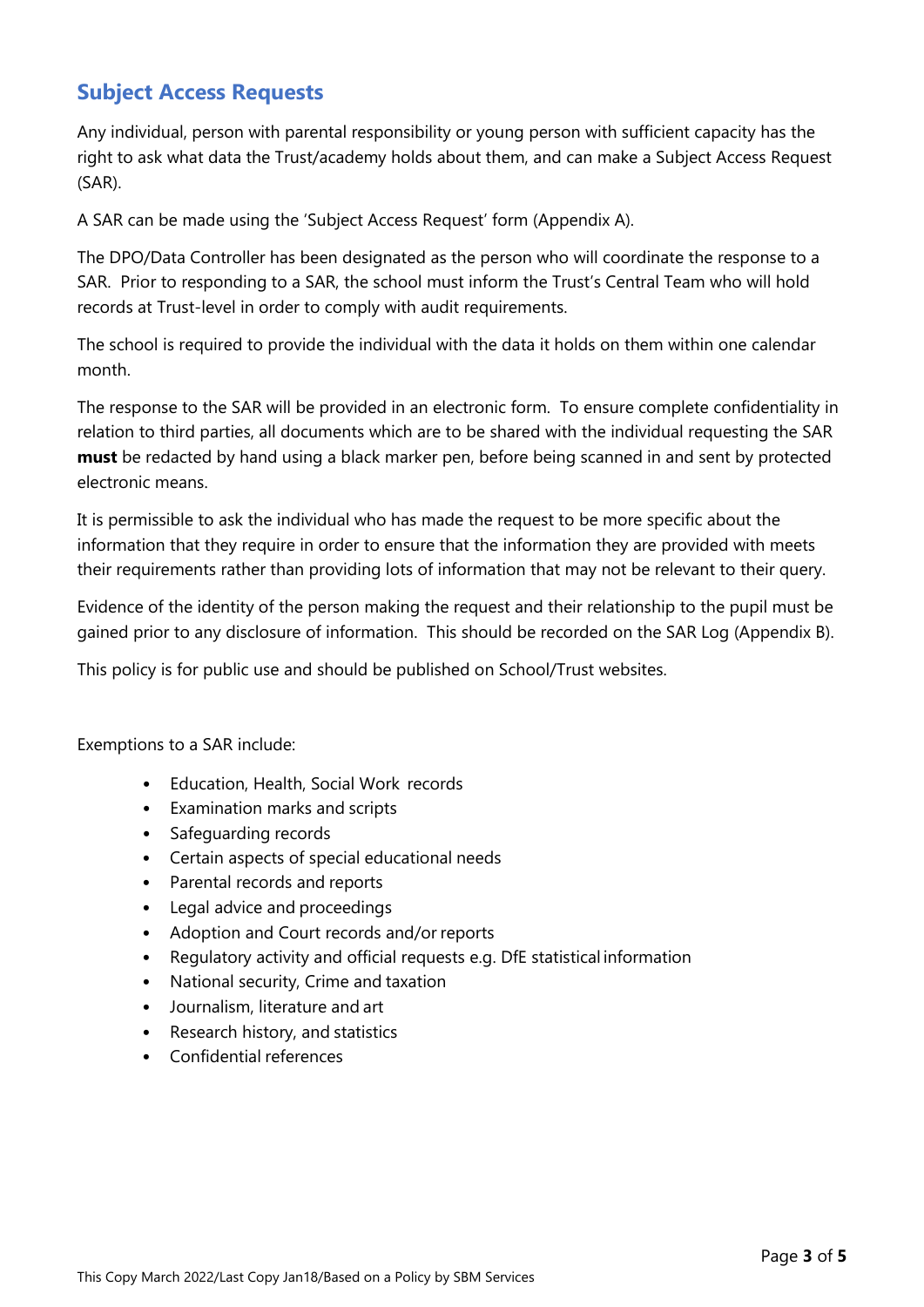# **Appendix A**

# **Subject Access Request (SAR) Form**

## **Part A: Data Subject's Details (person whose information you are requesting)**

| <b>Title:</b>                      |  |
|------------------------------------|--|
| <b>Full Name:</b>                  |  |
| <b>Date of Birth:</b>              |  |
| <b>Address:</b>                    |  |
| Year Group (if pupil at<br>school) |  |

### **Part B: Requestor Details**

| <b>Title:</b>                        |                                                                        |
|--------------------------------------|------------------------------------------------------------------------|
| <b>Full Name:</b>                    |                                                                        |
| <b>Address:</b>                      |                                                                        |
| <b>Phone Number:</b>                 |                                                                        |
| <b>Email Address:</b>                |                                                                        |
| <b>Evidence of Identity</b>          | Evidence Provided? Yes / No                                            |
| (e.g. passport, driving<br>license): | Details:                                                               |
| <b>Status of Requestor:</b>          | Data Subject: Yes / No                                                 |
|                                      | Parent or person with parental responsibility: Yes / No                |
|                                      | Other: Yes / No                                                        |
|                                      | If you have selected 'yes' for 'Other', please outline your role here: |
|                                      |                                                                        |
|                                      |                                                                        |
|                                      |                                                                        |
|                                      |                                                                        |
|                                      |                                                                        |
|                                      |                                                                        |